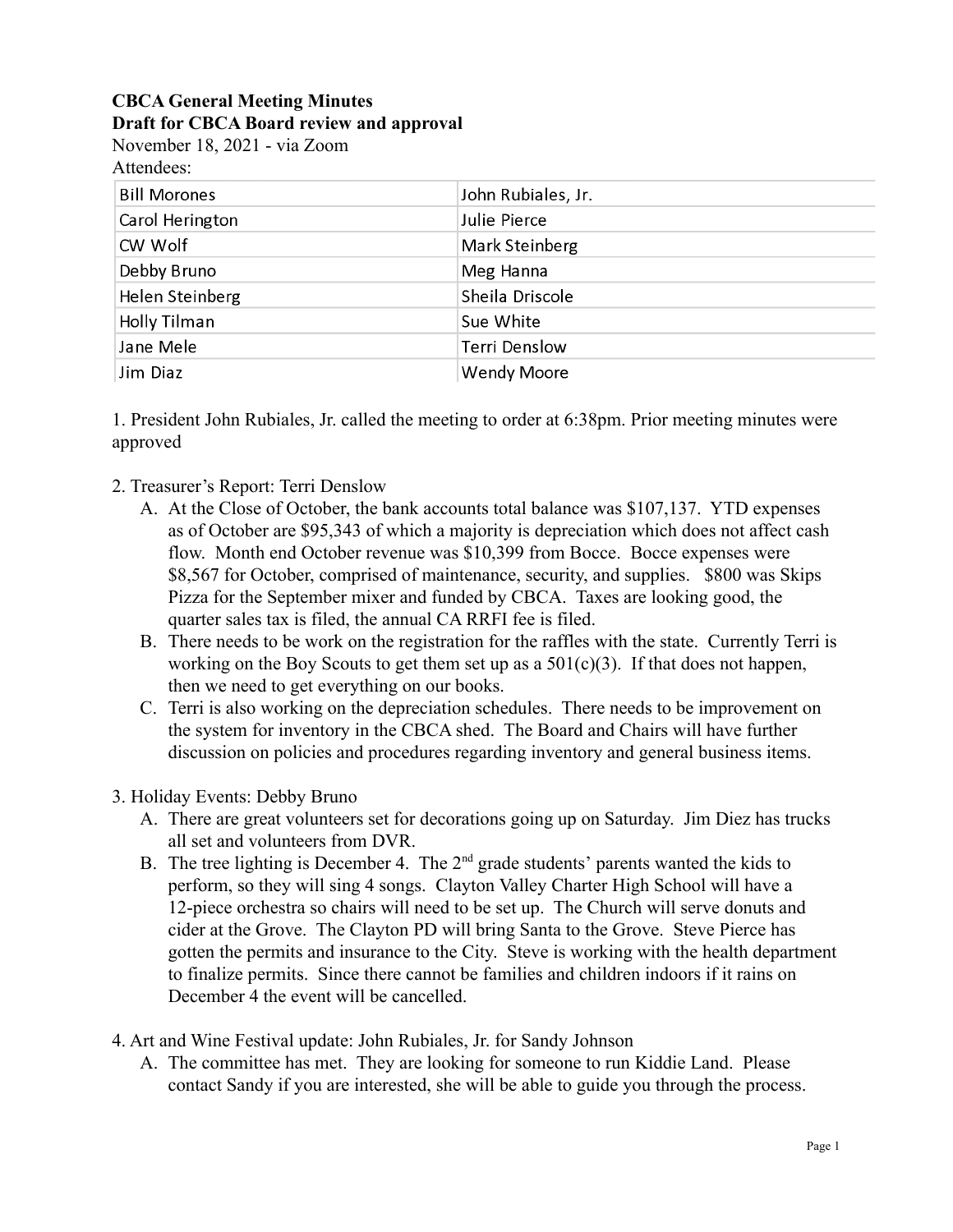- 5. Holiday Donations: Sue White
	- A. For adopt-a-family we have all the families now. We still need items for the VA Hospital; sweatshirts and sweatpants sizes M for women and Men's sizes M-2X. For Meals on Wheels bath towels and washcloths, throw blankets and kitchen towels are needed. Also, a \$25.00 Lucky or Safeway gift card is always welcome.
- 6. Membership: Sue White for Denise Erdem
	- A. CBCA welcomes new members Tyler and Kristina Costa. Tyler's business is Relentless Grind Coffee Company. Currently there are 146 voting members and 26 members have renewed.
	- B. The Board is looking at ways to increase membership. Ed Hartley spoke at the last City Council meeting to make more people aware of all the benefits of being a CBCA member.
- 7. City Council: Mayor CW Wolfe
	- A. CW will be at the tree lighting event. The city is now accepting applications for the Planning Commission. The deadline for accepting applications is November 23. CW spoke at the November 11 event to honor our Veterans which was held in Todos Santos Plaza.
	- B. CW received numerous calls regarding the blast at Cemex. The explanation for the loud sound and vibration was that there was a seam inside the rock that Cemex was not able to detect and that acted like a sound chimney.
	- C. CW encouraged CBCA to continue to get recognition through the Pioneer and Gazzet for all we do as an organization. He suggests a monthly column to highlight volunteers, events, and the good work we do for the community.
	- D. This is CW's last report as Mayor, he is very appreciative of all the support given to him over the year. He really wanted to host the mayors conference this year to show off our town, but it did not happen.
- 8. Programs: Jane Mele
	- A. Jane is working on sites to have CBCA in-person meetings. She is looking at Oakhurst and other options to present to the Board.
- 9. Guest Presenter: Bill Morones
	- A. Bill is the Director of Clayton Valley Charter High School. CBCA supports CVCHS and the students support CBCA with their events.
	- B. Bill oversees 3 Academic Departments and 4 Student Life Activities including the athletic program with 1,200 student participants.
	- C. CVCHS has just under 2,400 students, just under 400 teachers and 250 employees. It truly is the hub of the community. As of August, all kids are back on campus. There were many challenges with remote learning, lots of students did not do well as a result. With remote learning it is hard to keep students engaged and they have no direct guidance which adds to the difficulties that the students faced. The school could bring small cohorts on campus during the shutdown to help with the many challenges. Those that were on campus did better than their counterparts who were learning remotely. With COVID school activities were a challenge. All dances were outside, homecoming was